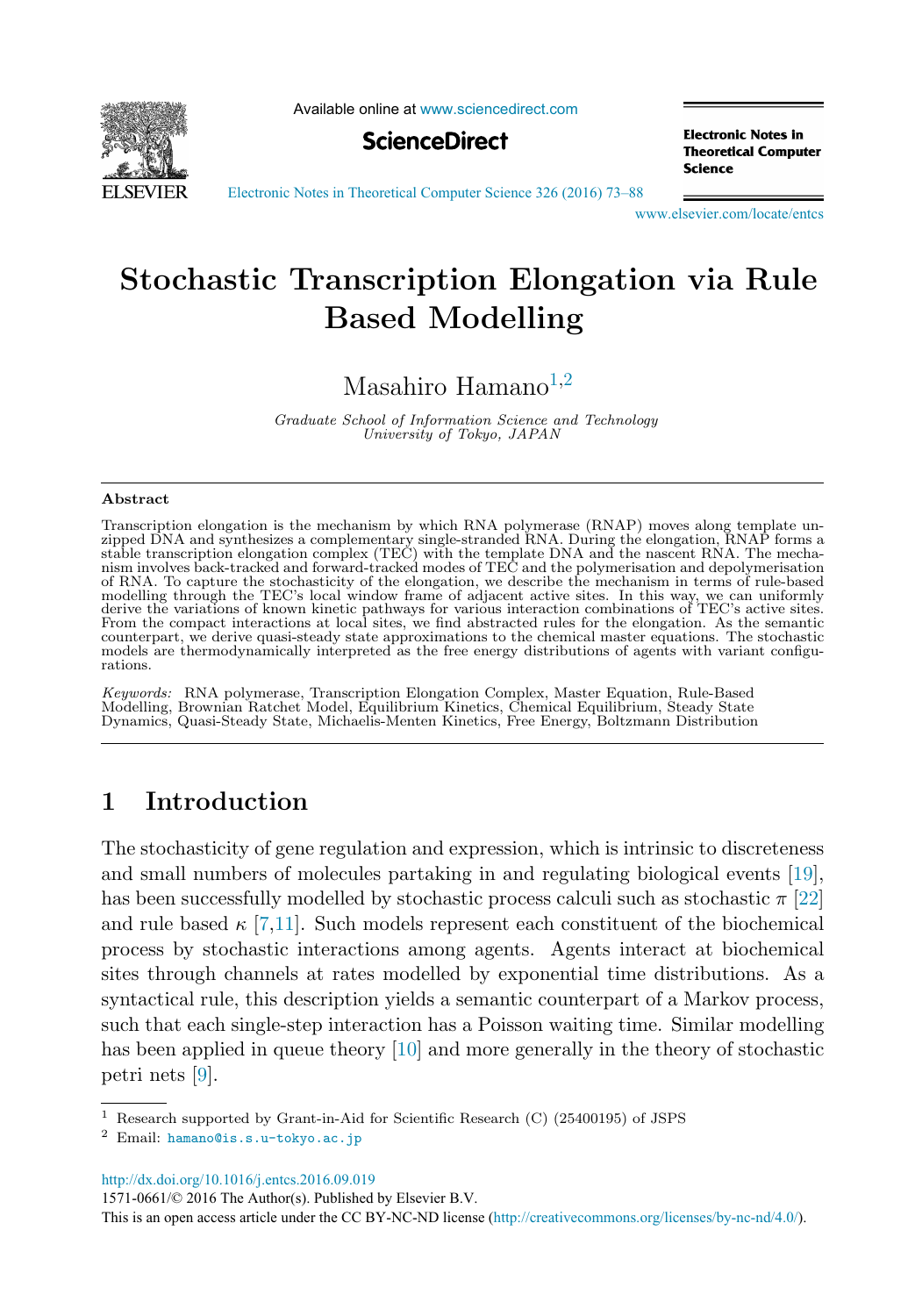

direction of transcription

In this paper, we examine whether stochastic rule-based modelling captures multi-step molecular interactions. As biochemical interactions are non-uniform and occur at different rates, they are characterized by stochastic fluctuations, non-Poisson time dynamics and decay of particular biological events. For this purpose, we model *transcription*, which is a typical molecular multi-step interaction. As the first phase of gene expression, transcription involves a tiny minority of the molecules reacting in cells. Thus, for modelling transcription, a rule-based stochastic method is preferred over the deterministic method of mass action laws. Rule-based modelling directly describes the stochastic and discrete nature of chemical reactions in transcriptional elongation. The primitive agents are the hundreds (or thousands) of base pairs contained in a single gene, and a similar number of nucleoside triphosphates (NTPs) that join the transcript via RNA polymerase. The present author applied a similar nucleotide-based modelling concept to multiple branching processes in RNA interference [\[15\]](#page-14-0).

Transcription (mRNA synthesis) from the corresponding unzipped singlestranded DNA template proceeds in three sequential stages: Initiation, Elongation and *Termination*. The main stage is elongation. RNAP is a mechano-chemical coupling mechanism that converts the chemical energy derived from NTP hydrolysis into mechanical work, together with random Brownian motion involving back-tracked and forward-tracked modes. The RNAP kinetics and mechano-chemical motions are mediated by the Transcription Elongation Complex (TEC) [\[18\]](#page-15-0), formed by the combination of RNAP, the template DNA and the nascent RNA (cf. Fig 1). The principal kinetic feature is the mechano-chemical cycle of NTP binding: Nucleotide incorporation induces the pre-translocation state of TEC. The TEC advances by 1 bp along the DNA, thereby returning to post-translocation. Initiation is much faster than elongation; moreover, during the elongation phase, the mRNA synthesis is often disrupted by transcriptional pauses, which are linked to the reverse translocation of RNA along the DNA. Therefore, stochastic fluctuations and time delays are characteristic of transcriptional regulation.

Based on recent single-molecule experiments (such as magnetic and optical tweezers and single-molecule fluorescence), researchers have proposed theoretical biochemical models to explain the elongation kinetics in terms of the individual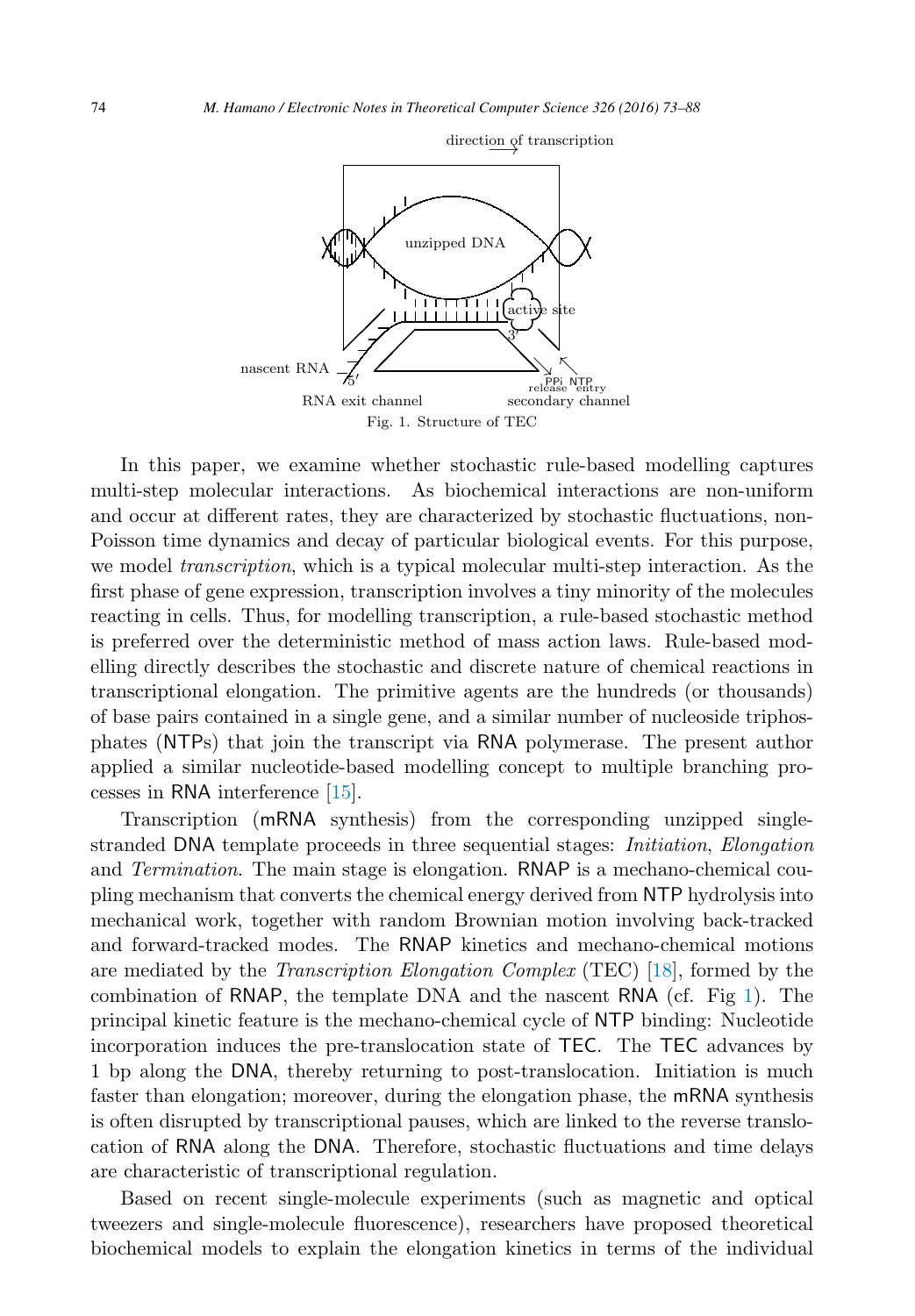<span id="page-2-0"></span>biochemical reactions that dominate the behaviour [\[1,2,6,14](#page-14-0)[,21,23,27,33\]](#page-15-0). Theoretical transcription models have focused on the RNA-mediated coupling of chemical catalysis energy to translocation and mechanical work. The present paper surmises that rule-based modelling conveniently captures the fundamentals of the dynamism; namely, the *thermodynamic stability* of TEC as the elongation proceeds [\[2,](#page-14-0)[33\]](#page-15-0). Our rule-based framework represents biochemical interactions through the adjacent active sites of TEC, and captures the stability of multiple variant forms of TEC arising from interactions during mechano-chemical movement. As a semantic counterpart to our rule-based description, we uniformly derive systems of stochastic master equations that describe stochastic models [\[17](#page-14-0)[,24,28,30,31\]](#page-15-0) of elongation in special cases. Moreover, we naturally derive the probability distribution of the various TEC forms. Consequently, the thermodynamical stability of TEC along DNA and RNA is given by an energy function.

The remainder of this paper is organised as follows. Section 2 explains how syntactical rule-based modelling uniformly describes the biochemical pathways of elongation. The description considers enzyme reactions through certain active sites and the binding/unbinding interactions in polymerisation/depolymerisation. Section 3 develops the semantic counterpart of Section 2. In this section, the timeevolutions of probabilities among agents with varying configurations are modelled by systems of stochastic master equations. The constructed models elucidate the thermodynamical meaning of the kinetic pathways in the mechano-chemical reactions by means of the probability distributions and convergence to equilibrium. Moreover, we characterize the biochemically popular quasi-steady state approximation [\[16](#page-14-0)[,26\]](#page-15-0), and compare it with the semantics abstracted from the master equation. The approximation suggests that the finer semantics can be retrieved from coarser grained semantics arising in the rule-based abstraction. In Section 4, our stochastic rule-based method is shown to incorporate Michaelis-Menten enzyme kinetics under chemical equilibrium conditions. Moreover, our agent model is shown to naturally provide a thermodynamical and kinetic modelling in terms of the free energy distribution.

## **2 Elongation Pathways as Site Interactions inside** TEC

First, we introduce the minimal common mechanism that underlies various elongation pathways mediated by TEC. This mechanism is crucial for describing various biochemical kinetic pathways in terms of the NTP incorporation cycle, which proceeds as follows:

#### **Pre- and post-translocation [\[2,3](#page-14-0)[,18\]](#page-15-0)**

Elongation is the polymerisation step, which adds a nucleotide to the  $3'$  end of the nascent RNA. This reaction is catalysed by the active site of RNAP. After the polymerisation, TEC immediately enters the pre-translocation state, and translates forward along the DNA template until the active site is correctly positioned to catalyse the next nucleotide addition. Pre-translocation is the state immediately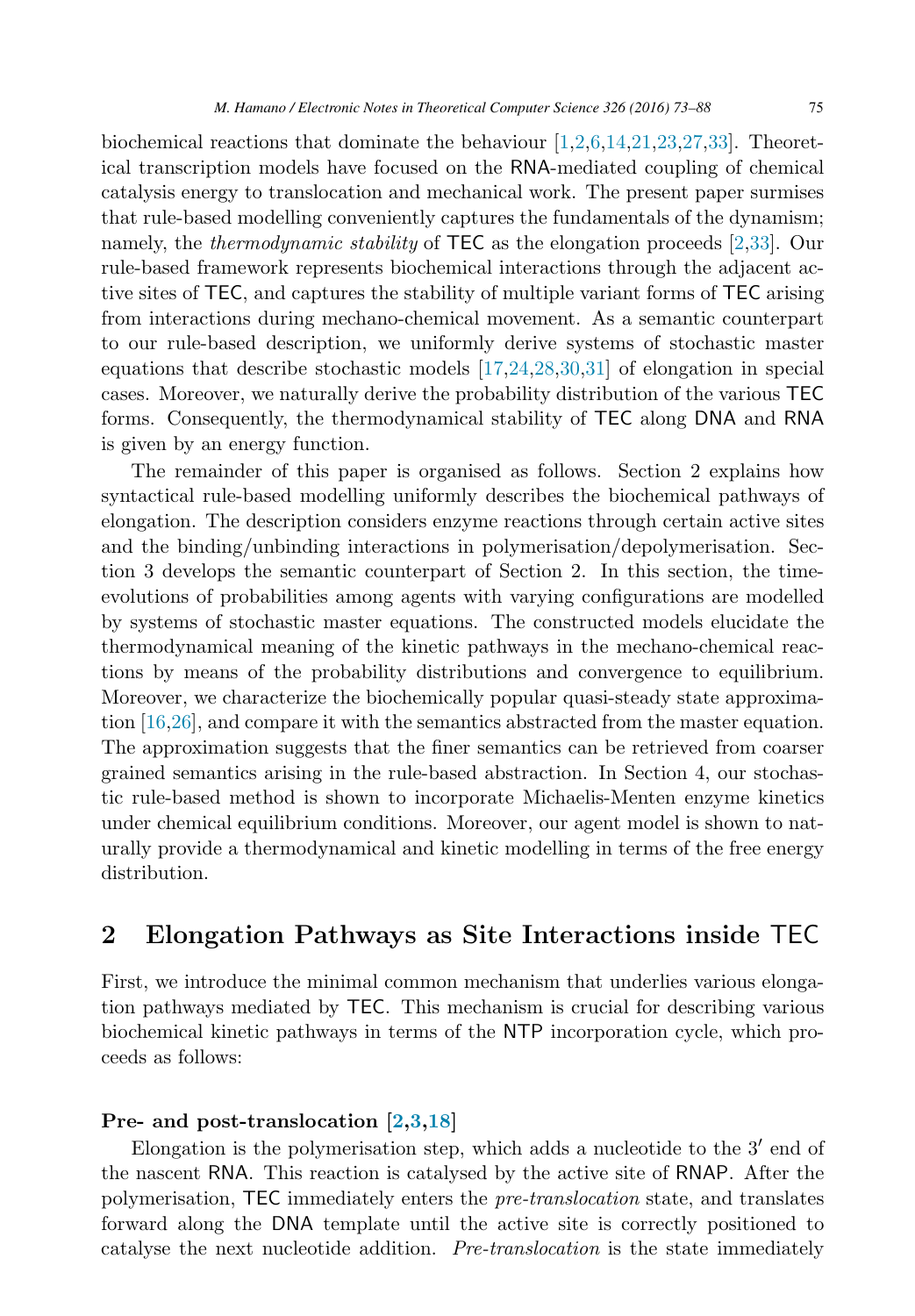<span id="page-3-0"></span>following the forward location of TEC and polymerisation of the next nucleotide. Only when the TEC is post-translocated, the RNAP's active site is adjacent to the 3'-<br>end of the nascent RNA enabling binding and incorporation of the next nucleotide. end of the nascent RNA, enabling binding and incorporation of the next nucleotide.

#### **Back- and forward-tracking [\[2,3,12\]](#page-14-0)**

The forward polymerisation of the RNA transcript is disrupted by pauses of the RNAP (known as transcriptional pausing [\[18\]](#page-15-0)). The major cause of pausing is backtrack, in which the active site of RNAP moves backward along the DNA template and RNA transcript without depolymerising the transcript. The opposite movement is *forward-track* (also called *hyper translocation*) towards the 5' end of the template DNA.

Using the above terminologies, we develop a a fundamental scheme for the elongation mechanism. Let  $TEC_{(n,*)}$  represent a TEC with transcript size n at stage ∗ (hereafter, we abbreviate the terms pre- and post-translocation to pre and post, respectively). The pathway converts chemical energy into the mechanical energy required to move RNAP in the backward and forward directions

#### **Brownian Ratchet Model [\[2,3\]](#page-14-0)**

$$
\text{TEC}_{(n, fwdtrack)} \qquad (1)
$$
\n
$$
\text{TEC}_{(n, pre)} \xrightarrow[k]{} \text{TEC}_{(n, post)} \xrightarrow[k]{} \text{TEC}_{(n, post)} \cdot \text{NTP} \xrightarrow{PPi} \text{TEC}_{(n+1, pre)}
$$
\n
$$
\uparrow
$$
\n
$$
\text{TEC}_{(n, backtrack)}
$$
\n
$$
\text{TEC}_{(n, backtrack)}
$$
\n
$$
(1)
$$

The first reaction is translocation and the central reaction is NTP binding and recognition, when the active site locates at the growing tip of the mRNA. The right-most reaction combines two reactions; NTP hydrolysis and the release of pyrophosphate PPi:

$$
\mathsf{TEC}_{(n,post)} \cdot \mathsf{NTP} \xrightarrow[k-3]{k_3} \mathsf{TEC}_{(n+1,pre)} \cdot \mathsf{PPi} \xleftarrow[k+1,pre]{k_1^{\mathsf{PP}i}} \mathsf{TEC}_{(n+1,pre)} \tag{2}
$$

 $(2)$ 

This combination assumes that the NTP hydrolysis rates are much larger than the PPi release rate; thus, the separate steps can be treated as one step with a single effective rate.

The pathway (1) is described by a rule-based modelling using  $\kappa$  calculus. The agents and rules are specified as follows:

#### **Agents**

A nucleotide  $N(\ell, r)$  is a monomeric subunit with phosphate bonds  $\ell$  and r. Binding of both sites is represented by a common superscript.

The agent W represents a *window frame* of  $TEC$ 's multi-partite active sites  $(P)$  and (A), where the (P) and (A) sites hold the RNA 3'-nucleotide and the substrate NTP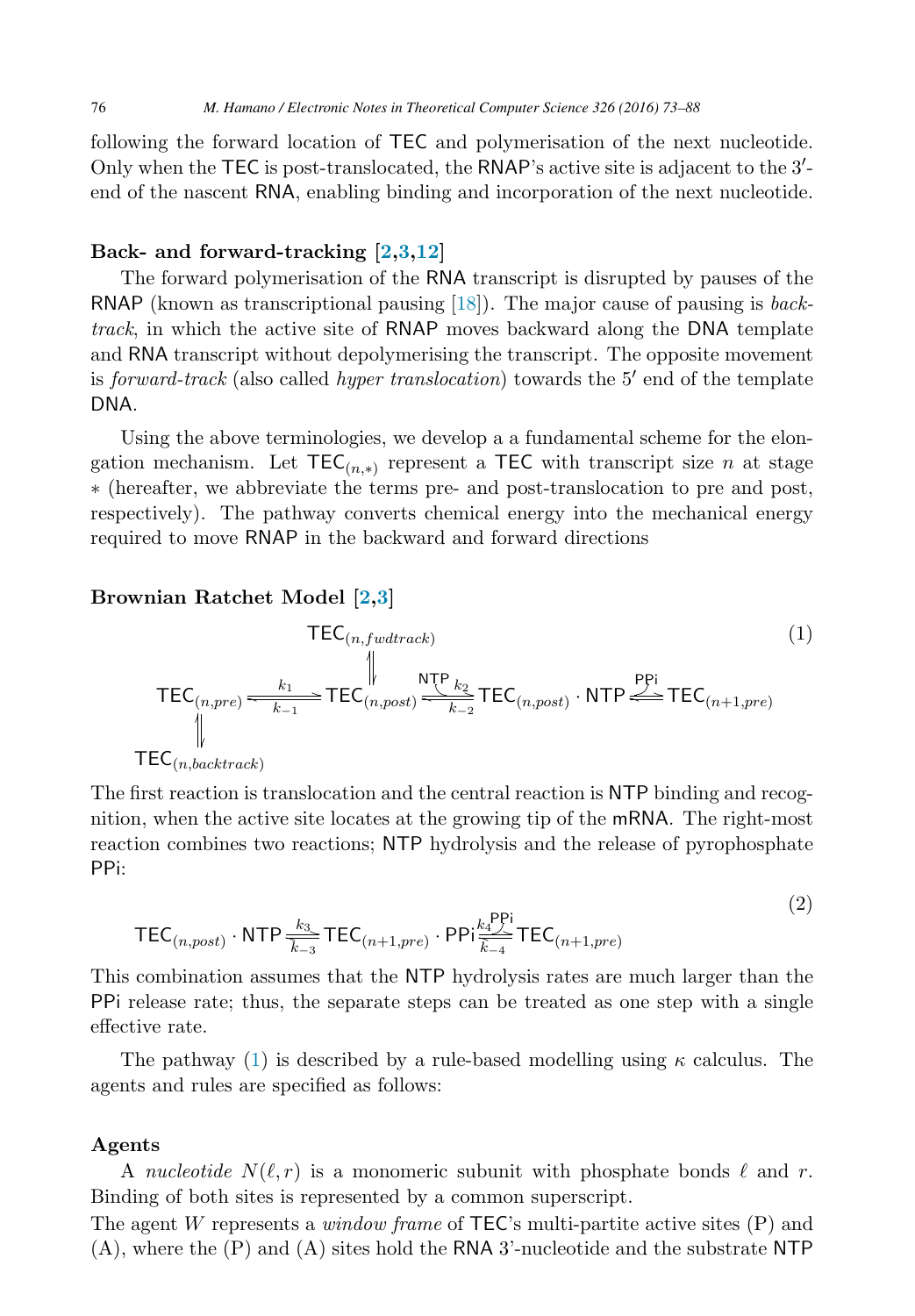[\[18\]](#page-15-0), respectively. W possesses a site for PPi association. As the window frame, the agent <sup>W</sup> slides back and forth along the template DNA and RNA transcript, mimicking the movement of the active site. The *Null agent* is denoted by  $\emptyset$ . The substrate agent NTP is parallel to  $N$  but lacks a bonding site. See Fig 2.



These agents discriminate among post-translocation, pre-translocation and loading



The OH subscript of  $N$  designates the  $3'$  OH in the next nucleotide reaction that extends the RNA chain. In other words, OH indicates that the  $r$  site of  $N$  is not bounded. In the pre-translocation state, the line joining  $N$  and  $N_{\text{OH}}$  designates a phosphate bond between the r and  $\ell$  sites respectively of N and  $N_{\text{OH}}$ .

An additional site is augmented for counting the position  $(n, m) \in \mathbb{N} \times \mathbb{Z}$ , where n indicates the length of the nascent RNA (the position of either the last nucleotide or the loaded NTP) and m indicates the back  $(m < 0)$  and forward  $(m > 1)$  track positions. Although redundant for  $m = 0$  and 1, the position  $m = 0$  (resp.  $m = 1$ ) indicates a pre-translocated (resp. post-translocated) position. See Fig 3.

We next introduce three kinds of rules,  $\text{Elong}_N^{\mathbb{Z}}$ ,  $\text{Elong}_N$  and  $\text{Elong}$ , which dictate degree of abstraction of agent W. That is forgotting the counter we abstract the degree of abstraction of agent W. That is, forgetting the counter, we abstract  $W_n^m$  first to  $W_n$ , and then to W. Let us start with the finest grained rules  $\mathsf{Elong}_N^{\mathbb{Z}}$ .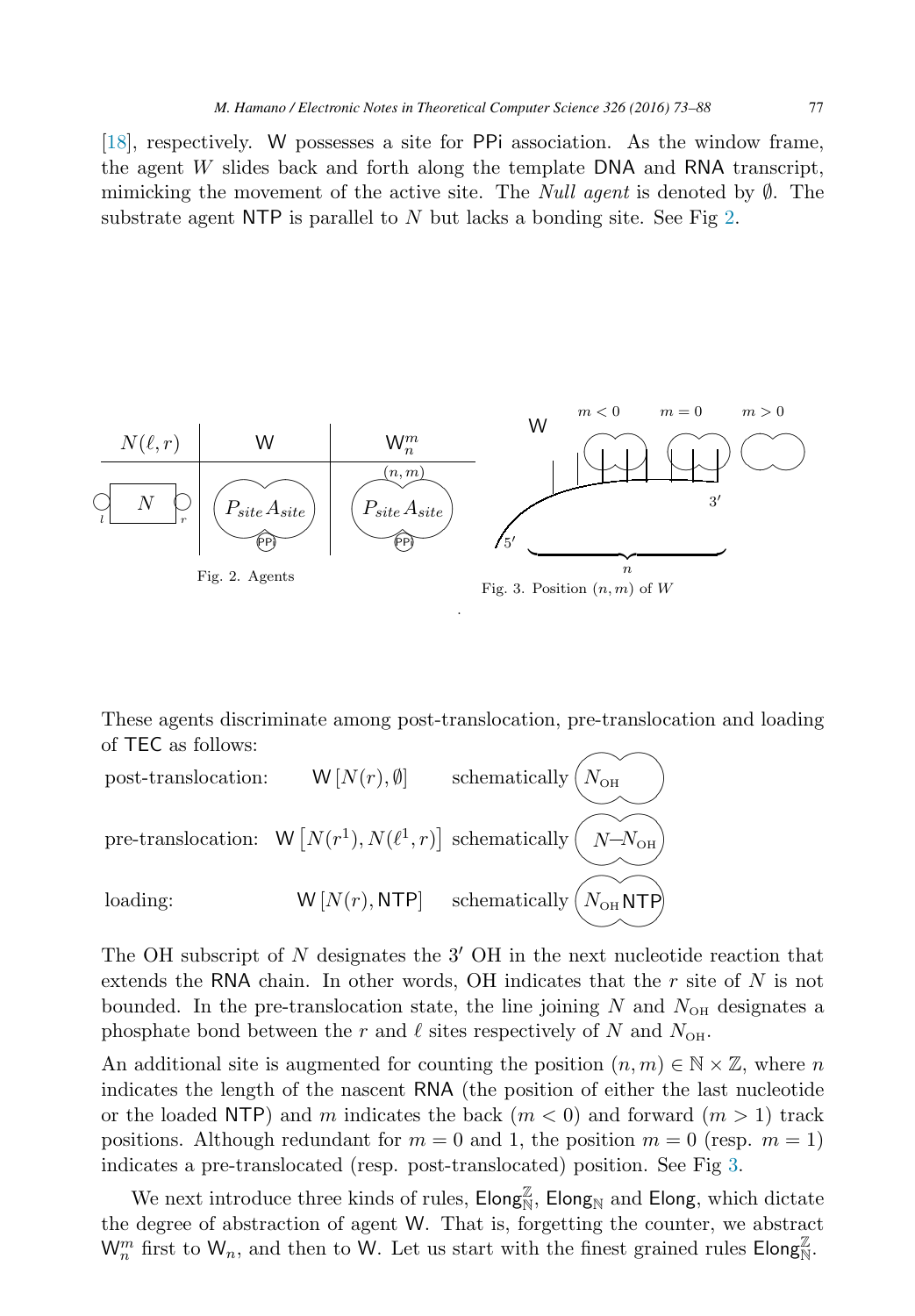$\mathbf{Rules}$  of  $\mathsf{Elong}^{\mathbb{Z}}_{\mathbb{N}}$ 

. . . W3 <sup>n</sup> [∅, <sup>∅</sup>] -- - -W2 <sup>n</sup> [∅, <sup>∅</sup>] -- Wn N(r1), N(1, r) <sup>W</sup><sup>n</sup> [N(r), <sup>∅</sup>] ♦ of the bottom <sup>W</sup>−<sup>1</sup> <sup>n</sup> N(r1), N(1, r1) - -<sup>W</sup>−<sup>2</sup> <sup>n</sup> N(r1), N(1, r1) - --- . . These rules directly correspond to pathway [\(1\)](#page-3-0), so the vertical and horizontal rules respectively correspond to back/forwardtracking and the main reactions of the pathway.

The rules  $\diamondsuit$  correspond directly to the pathway [\(2\)](#page-3-0):

$$
\diamondsuit \qquad W_{n+1}\left[N(r),\text{NTP}\right] \longleftrightarrow W_{n+1}^{\text{PPi}}\left[N(r^1),N(\ell^1,r)\right] \longleftrightarrow W_{n+1}\left[N(r^1),N(\ell^1,r)\right]
$$

Fig. 5.  $\mathsf{Elong}^{\mathbb{Z}}_{\mathbb{N}}$ 

Forgetting the counter m of  $W_n^m$  for  $W_n$ , the horizontal pathways of forward-<br>lack tracking respectively reduce to: and back-tracking respectively reduce to:

**Rules of Elong**<sub>N</sub>

$$
W_n[N(r^1), N(\ell^1, r)] \qquad W_n[\emptyset, \emptyset]
$$
\nand\n
$$
W_n[N(r^1), N(\ell^1, r^1)]
$$
\n
$$
W_n[N(r), \emptyset]
$$
\n
$$
(1)
$$

Finally, if agent W is expressed in its simplest form without the counter, the above rules are abstracted as follows. These rules explicitly express the mechano-chemical cycle of NTP during the elongation stage:

#### **Rules of** Elong

A complex version of the above simple Brownian ratchet model allows NTP binding to both post-translocated and pre-translocated positions (**Complex Brownian Ratchet Model with an Auxiliary Binding Site** [\[3\]](#page-14-0)).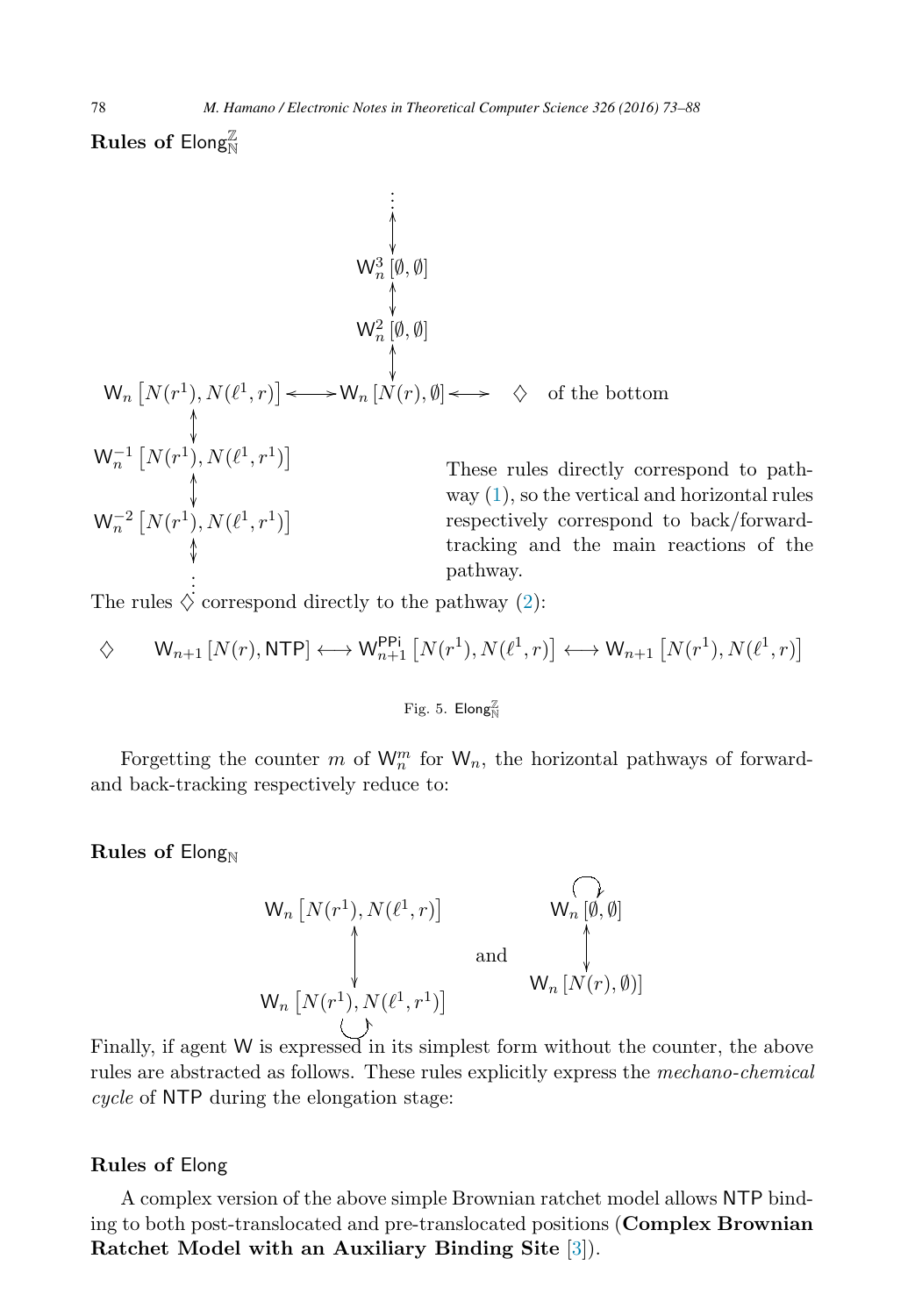<span id="page-6-0"></span>

When an (E) site for NTP-entry can be augmented to W, the complex ratchet model is realised by the following rules. Thereby, the complex pathway (3) is realised by adding one auxiliary site to the agent W.

(Agent)  
\n(W = 
$$
\overbrace{\left(\begin{matrix} P_{site} A_{site} E_{site} \\ \text{W}_n \end{matrix}\right)}^{(Rules)}
$$
  
\nW<sub>n</sub>  $\left[N(r^1), N(\ell^1, r), \text{NTP}\right] \longleftrightarrow W_n \left[N(r), \text{NTP}, \emptyset\right]$   
\nW<sub>n</sub>  $\left[N(r^1), N(\ell^1, r), \emptyset\right] \longleftrightarrow W_n \left[N(r), \emptyset, \emptyset\right]$ 

### **3 Semantics and Abstraction**

This section constructs the semantics of the rule-based description of the elongation presented in Section [2.](#page-2-0) Using master equations, three semantics are constructed for Elong<sub>N</sub>, Elong<sub>N</sub> and Elong. We proceed from the finest grained semantics of Elong<sub>N</sub>,<br>through the context grained semantics of Elong<sub>N</sub> and finally to the context semantics through the coarser grained semantics of  $\mathsf{Elong}_{N}$  and finally to the coarsest semantics of Elong, by progressively simplifying (abstracting) the construction. Our stochastic semantics of the chemical master equations describes the time evolution of the agent Ws with various configurations, governed by the rules of Section [2.](#page-2-0) By deriving the master equations in tight accordance with the rule description, we obtain a uniform comprehension of existing mathematical elongation models [\[17](#page-14-0)[,24,28,30,31\]](#page-15-0).

We emphasize here that all rules of Section [2](#page-2-0) are local; the chemical interactions are independent of the global conditions of agents lying outside the TEC's active sites. In other words, we need not specify the contextual details of agents outside the window frame represented by W. (Such details include the polymerisation/depolymerisation of contiguous nucleotides downstream from W to the 5'-end<br>of RNA, and their hybridisation to the template DNA.) Local interactions via adja of RNA, and their hybridisation to the template DNA.) Local interactions via adjacent sites inside the window W effectively capture the biochemical pathways. This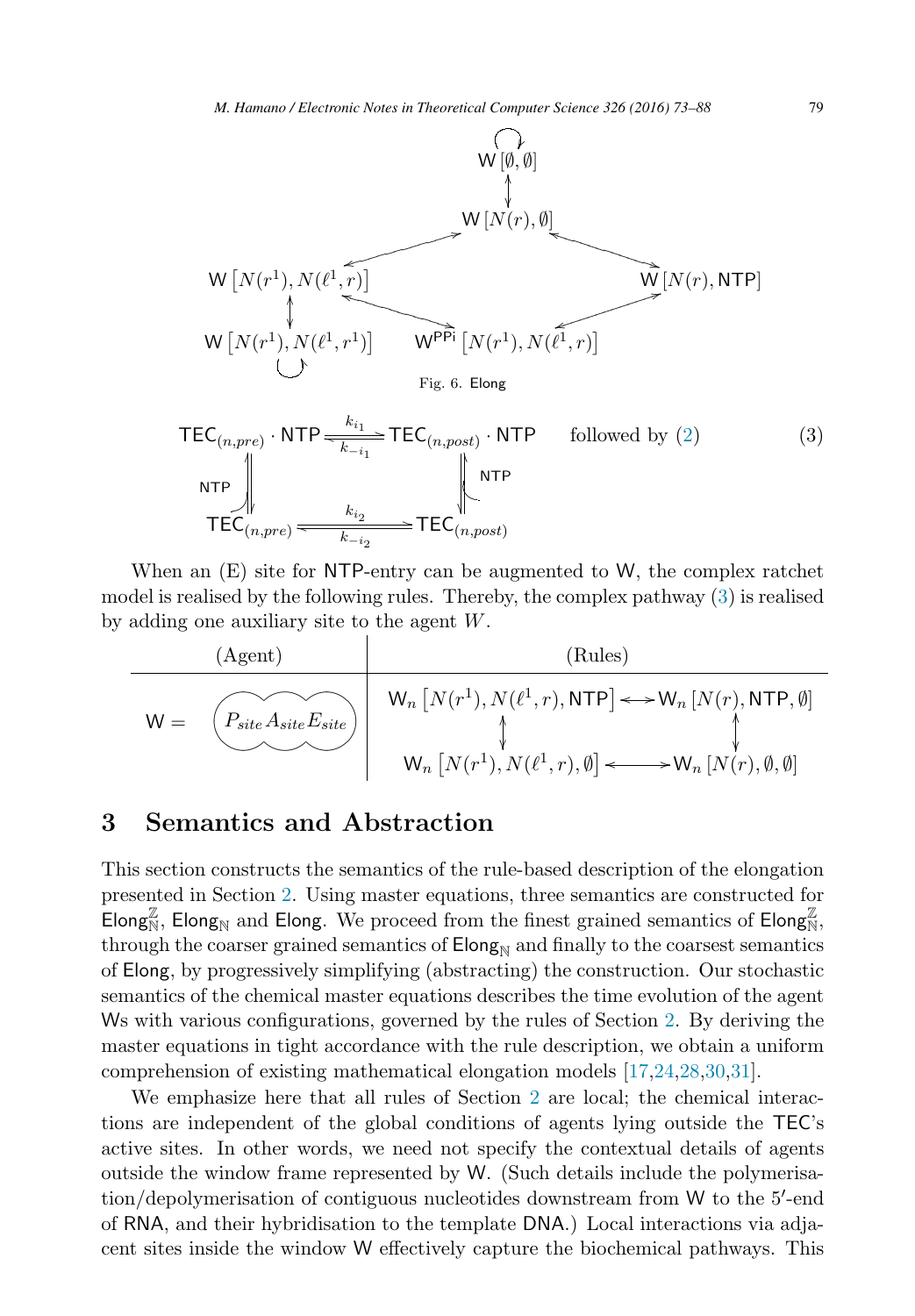<span id="page-7-0"></span>

Fig. 7. Local state transitions of  $\mathsf{Elong}^{\mathbb{Z}-}_{\mathbb{N}}$ 

locality allows us to construct a compact system of master equations, avoiding combinatorial blow-up of the number of transition-states, and ensuring a tractable master equation for extracting the means and approximations [\[24\]](#page-15-0). General master equations are difficult to solve directly, but our equations have finite dimensions because the TEC dynamics involve small populations of molecules. Biologically, the locality reflects the thermodynamic stability of TEC with respect to the DNA template and the RNA transcript [\[32\]](#page-15-0).

#### 3.1 Master Equation Semantics

We start this subsection with a convention imposed by the locality of the rules: The agents Ws at the back  $(m > 2)$  and forward  $(m < 0)$  tracked positions are sufficiently determined by their counting states at site  $(n, m)$  of  $W_n^m$ . Similarly, in the main reaction pathway, we stipulate that  $m = 1$  (resp.  $m = 0$ ) designates pre-translocation (resp. post-translocation) as follows:

$$
W_n^0 = \mathsf{W}_n \left[ N(r^1), N(\ell^1, r) \right] \qquad W_n^1 = \mathsf{W}_n \left[ N(r), \emptyset \right] \qquad W_n^{\bullet} = \mathsf{W}_n \left[ N(r), \mathsf{NTP} \right]
$$

These  $W_n^j$ 's with varying  $(n, j)$  constitute the state transitions representing TEC's<br>local interactions during elemention local interactions during elongation.

The state transitions are locally described by the stereographic diagram of Fig 7 <sup>3</sup> . The transition probabilities are identified by the rate constants of their cor-responding reactions in pathways [\(1\)](#page-3-0) and [\(2\)](#page-3-0); that is,  $a = k_1$   $b = k_{-1}$ ,  $\alpha_1 = k_2$ ,  $\beta_1 = k_{-2}, \ \alpha_2 = k_4 k_3, \text{ and } \beta_2 = k_{-3} k_{-4}.$ 

In the stereographic diagram, the vertical and horizontal arrows represent loading and unloading of NTP and polymerisation/depolymerisation, respectively. The arrows projecting out of and into the plane of the paper represent back-track and forward-track, respectively. Because TEC is biologically stable, we assume that depolymerisation occurs only in the post-translocation state.

Fig [8](#page-8-0) is the global projection of Fig 7 onto a plane. The boundary states are indicated.

The finest grained semantics for the finest rule  $\mathsf{Elong}^{\mathbb{Z}_-}_{\mathbb{N}}$  of Section [2](#page-2-0) is now derived as master equations: as master equations:

<sup>&</sup>lt;sup>3</sup> To simplify the model construction, we hereafter omit the forward-tracking pathway, and consider Elong<sub>N</sub><sup>Z</sup> (rather than Elong<sub>N</sub><sup>2</sup>) where Z<sub>−</sub> is the set of negative integers.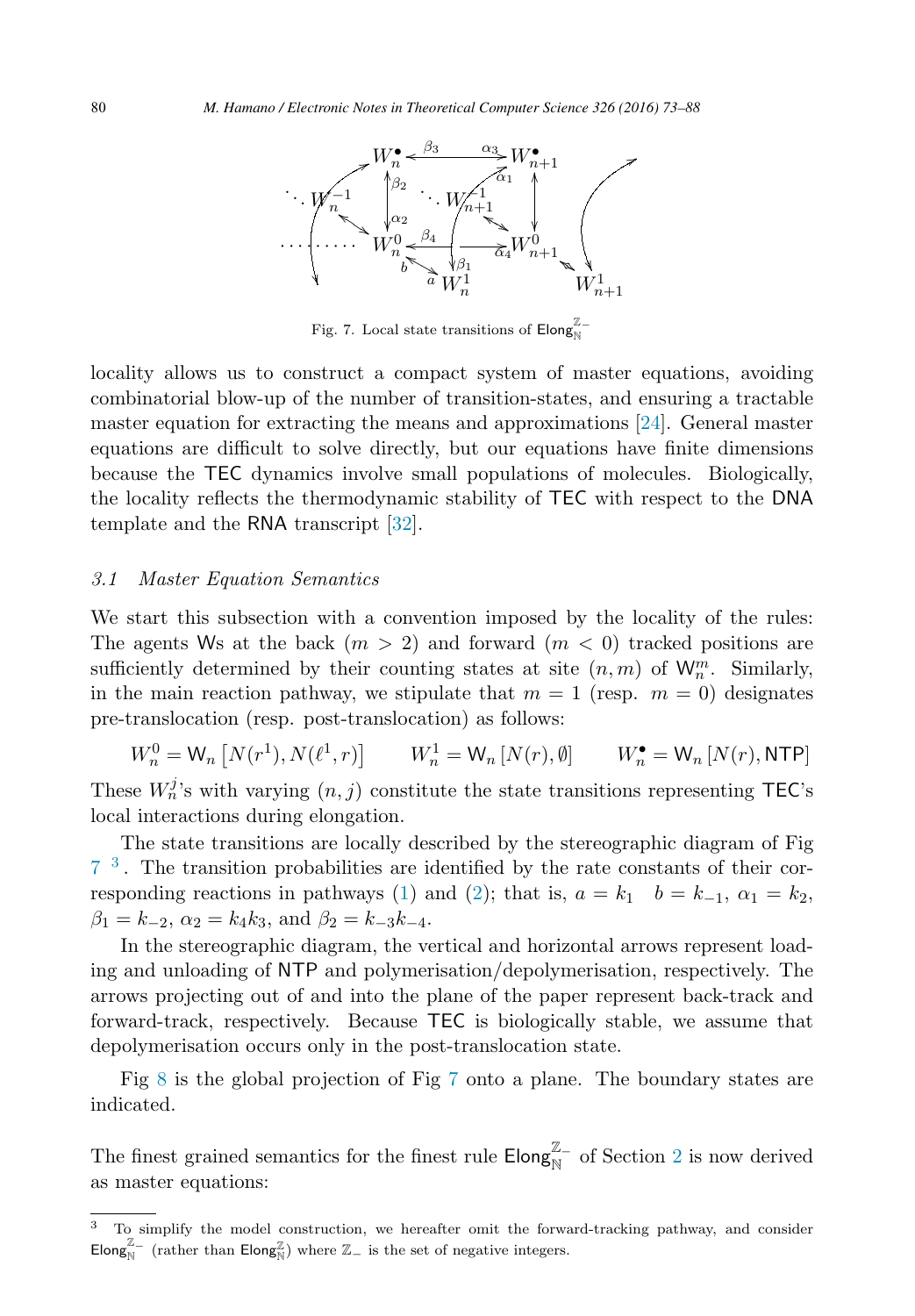<span id="page-8-0"></span>

Fig. 8. Global diagram of Fig [7](#page-7-0) for  $\mathsf{Elong}^{\mathbb{Z}-}_{\mathbb{N}}$ 

# **Semantics for Elong** $\mathbb{Z}$ <sup> $\mathbb{Z}$ </sup>

For  $j \in \{0, 1, \bullet\}$ , let  $w_n^{[j]}$  be the probability  $\pi(\mathsf{W}_n^j, t)$  of finding  $\mathsf{W}_n^j$  at time t. The master equation [\[29\]](#page-15-0) is the gain-loss equation describing the probabilities  $w_n^{[j]}$ among separate states  $W_n^j$ . In the following equations, the first term on the righthand side is the gain probability that the system arrives at the state from the left. The second right-hand term is the loss probability that the system leaves the state for the left.

#### **Evolution along the main pathway**

$$
\frac{d}{dt}w_n^{[0]} = \left( aw_n^{[-1]} + \alpha_4 w_{n-1}^{[0]} + \beta_4 w_{n+1}^{[0]} + \alpha_2 w_n^{[\bullet]} + bw_n^{[1]}\right) -(\alpha_4 + \beta_2 + a + b + \beta_4)w_n^{[0]}
$$
\n(4)

$$
\frac{d}{dt}w_n^{[\bullet]} = \begin{pmatrix} \alpha_3 w_{n-1}^{[\bullet]} + \beta_3 w_{n+1}^{[\bullet]} + \beta_2 w_n^{[0]} + \alpha_1 w_{n-1}^{[1]}\end{pmatrix} - (\alpha_3 + \beta_3 + \alpha_2 + \beta_1)w_n^{[\bullet]}
$$
\n(5)

$$
\frac{d}{dt}w_n^{[1]} = \left(\beta_1 w_{n+1}^{[\bullet]} + aw_n^{[0]}\right) - (b + \alpha_1)w_n^{[1]} \tag{6}
$$

#### **Evolution along the back-track pathway**

$$
\frac{d}{dt}w_n^{[-(n-1)]} = \t\t\t bw_n^{[-(n-2)]} - aw_n^{[-(n-1)]} \tag{7}
$$

$$
\frac{d}{dt}w_n^{[-j]} = \left( aw_n^{[-(j+1)]} + bw_n^{[-(j-1)]} \right) - (a+b)w_n^{[-j]} \quad \text{for } 1 \le j < n-1 \, (8)
$$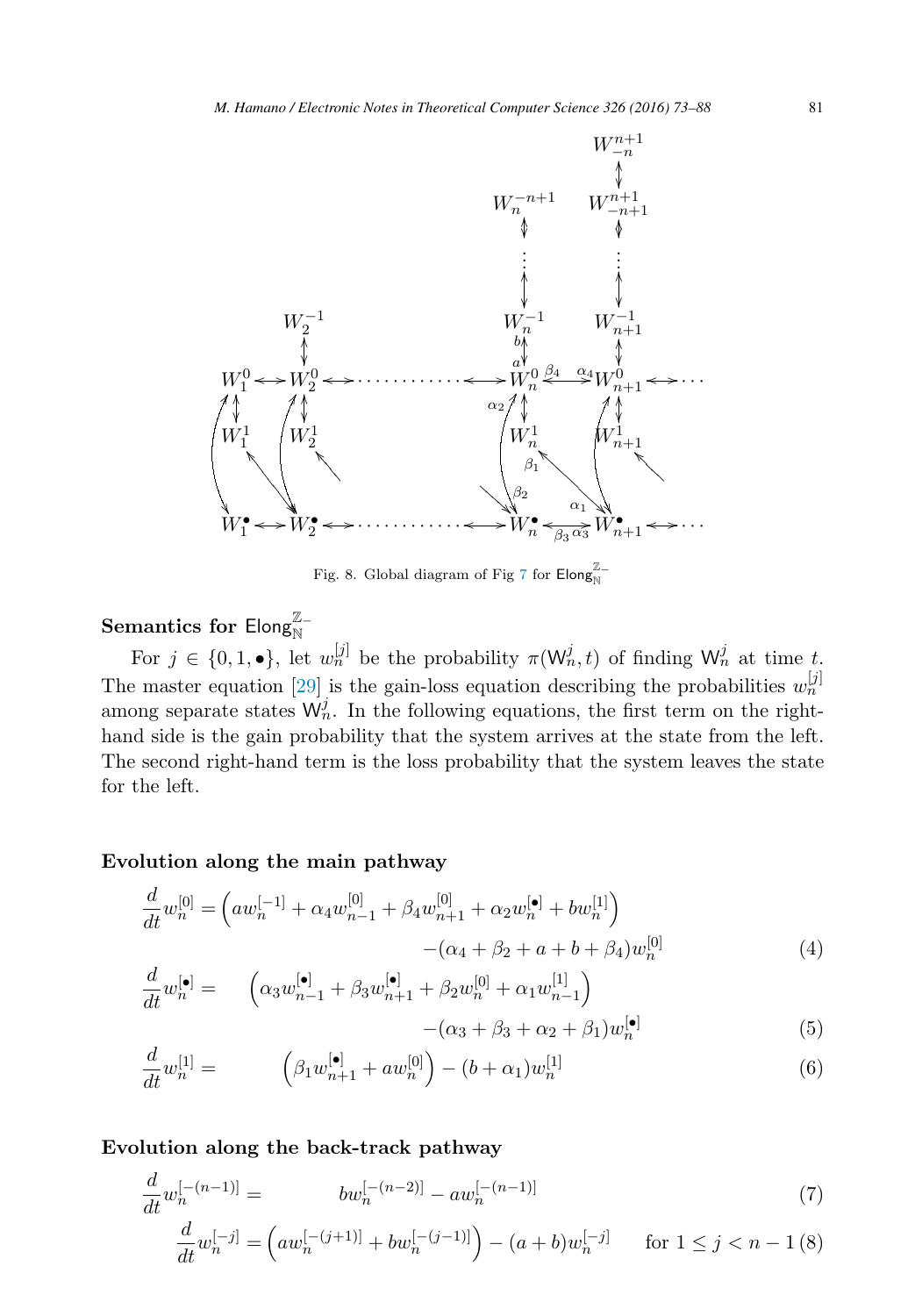#### <span id="page-9-0"></span>**Normalization constraint**

$$
\sum_{(n,j)} \left( w_n^{[0]} + w_n^{[1]} + w_n^{[\bullet]} + w_n^{[-j]} \right) = 1 \tag{9}
$$

## where  $(n, -j) \in \mathbb{N} \times \mathbb{Z}$   $s.t.1 \leq j \leq n-1$  (10)

#### **Semantics for Elong**<sub>N</sub>

In the rules of abstracted Elong<sub>N</sub>, we drop the superscripts  $-j$ 's of the W<sup>-j</sup>s for  $j \geq 1$ . Then, by a similar convention to that specified at the beginning of Section [3.1,](#page-7-0) we have  $W_n^- = W_n \left[ N(r^1), N(\ell^1, r^1) \right]$ , where the abstracted  $W_n^{-j}$ 's are expressed as  $W_n^-$ . The probability  $w_n^{[-]}$  of finding  $\mathsf{W}_n^-$  at time t and the corresponding master equation are then given as equation are then given as

$$
w_n^{[-]} = \sum_{1 \le j \le n-1} w_n^{[-j]} \quad \text{and} \quad \frac{d}{dt} w_n^{[-]} = \sum_{1 \le j \le n-1} \frac{d}{dt} w_n^{[-j]} = b w_n^{[0]} - a w_n^{[-1]} \tag{11}
$$

The time evolution of  $w_n^{[-]}$  of (11) is obtained by summing equations [\(7\)](#page-8-0) and [\(8\)](#page-8-0) describing the back-track pathways. By replacing [\(7\)](#page-8-0) and [\(8\)](#page-8-0) with (11), we extract the semantics of Elong<sub>N</sub> from those of Elong<sub>N</sub><sup>Z</sup>−

Because the abstracted  $w_n^{[-]}$  together with  $w_n^{[-1]}$  constitute a random walk of the forward/backward rates  $a/b$ , we can define  $w_n^{[-1]}$  in terms of  $w_n^{[-1]}$  as  $w_n^{[-1]}$  =  $(a'/a) w_n^{[-]}$ , where  $a' := (a - b)/(1 - (b/a)^{n-1})$ .

#### **Semantics for** Elong

In obtaining the coarsest rules of Elong, we forget the subscript n of the  $W_n$ s, so the agents can be any of  $W^0$ ,  $W^1$ ,  $W^{\bullet}$  and  $W^-$ . Then, for  $j \in \{0, 1, \bullet, -\}$ , the probability  $w^{[j]}$  of finding  $W^j$  at time t is obtained by summing  $w^{[j]}_n$  over the ns; i.e.,  $w^{[j]} = \sum_{n} w^{[j]}_{n}$ . The master equations for the probabilities  $w^{[\bullet]}, w^{[0]}, w^{[1]}$  and  $w^{[-]}$ , under the normalization constraint  $1 = w^{[\bullet]} + w^{[0]} + w^{[1]} + w^{[-]}$ , are correspondingly obtained by summing equations  $(4)$ ,  $(5)$  and  $(6)$  over the *ns*, respectively.

$$
\frac{d}{dt}w^{[0]} = aw^{[-1]} + \alpha_2 w^{[\bullet]} + bw^{[1]} - (\beta_2 + a + b)w^{[0]} \tag{12}
$$
\n
$$
\frac{d}{dt} \left[ \begin{array}{cc} \text{[} \\ \text{[} \\ \text{[} \end{array} \right] \tag{12}
$$

$$
\frac{a}{dt}w^{[\bullet]} = \beta_2 w^{[0]} + \alpha_1 w^{[1]} - (\alpha_2 + \beta_1)w^{[\bullet]}
$$
\n(13)

$$
\frac{d}{dt}w^{[1]} = \beta_1 w^{[\bullet]} + aw^{[0]} - (b + \alpha_1)w^{[1]} \tag{14}
$$

The master equations  $(12)$ ,  $(13)$ , and  $(14)$  together with  $(11)$  can be characterised by the state-transitions shown in Fig [9.](#page-10-0)

We now examine the equilibrium convergence of these equations, as depicted in Fig [9.](#page-10-0) Biologically, the equilibrium assumption corresponds to rapid equilibrium kinetics of translocations [\[14\]](#page-14-0) and NTP binding for polymerisation [\[2\]](#page-14-0).

One characteristic of thermal equilibrium is the principle of detailed balance [\[8,10,16,](#page-14-0)[20\]](#page-15-0), which asserts that forward and reverse reactions must proceed with equal frequency. The word "detailed" conveys that balance must be satisfied for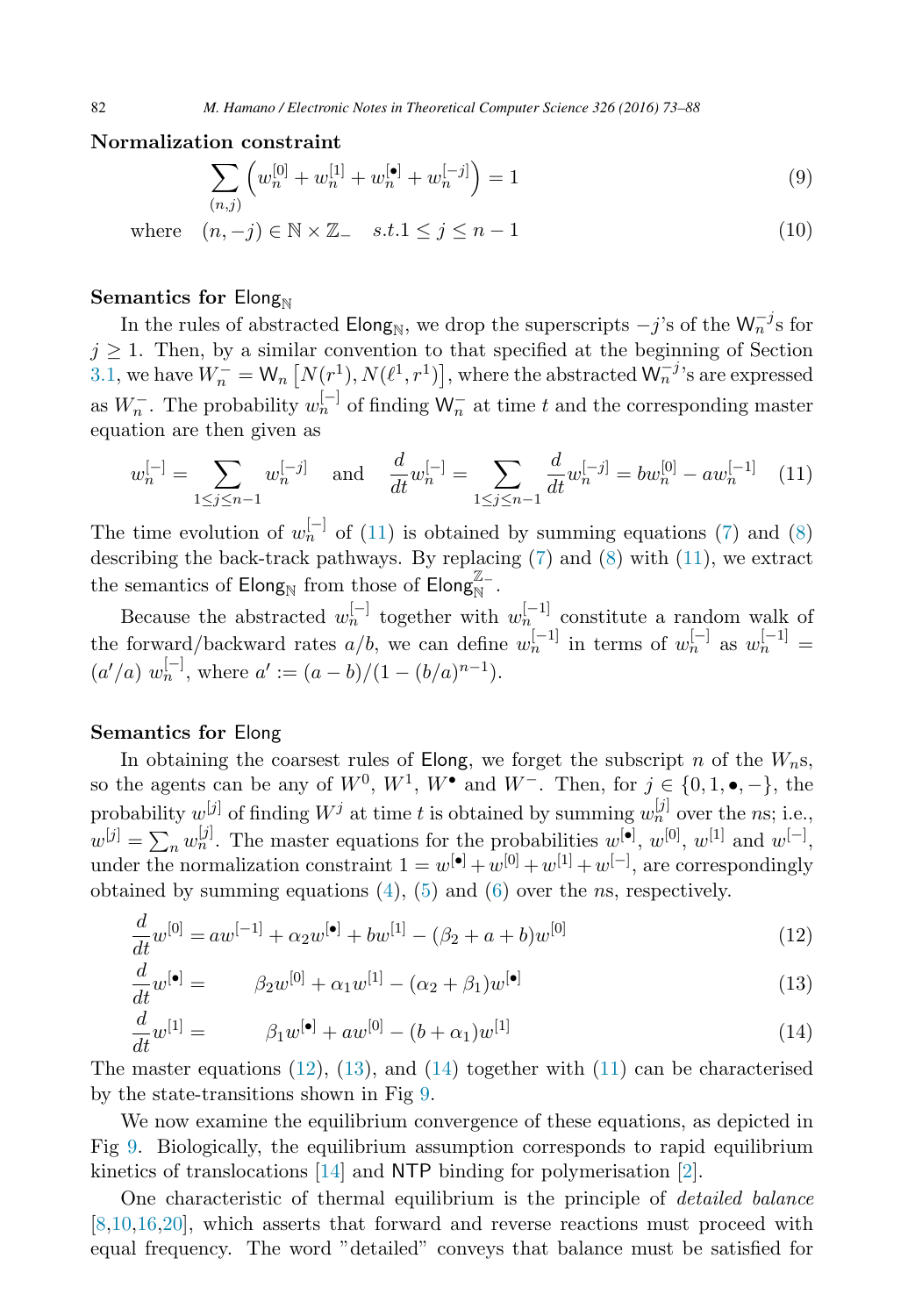

Fig. 9. State transitions for Elong

<span id="page-10-0"></span>each individual reaction; hence, detailed balance strengthens the globally balanced condition of the stationary distribution (i.e., invariance). Detailed balance characterises the time reversibility of the probability flow, and imposes the following conditions on the probability distributions  $w_*^{[j]}$ .

#### **Detailed balance**

 $w_*^{[0]}a = w_*^{[1]}b \qquad w_*^{[1]}\alpha_1 = w_*^{[\bullet]}\beta_1 \qquad w_*^{[\bullet]}\alpha_2 = w_*^{[0]}\beta_2$ 

Moreover, in detailed balance, the reaction rates are constrained by the Wegscheider condition [\[8,16\]](#page-14-0). The Wegscheider condition, used by chemists as an algorithm to check for detailed balance, stipulates that the free energy change along the triangular path of Fig 9 is zero when the rates are thermodynamically described as in Section [4:](#page-11-0)

#### **Wegscheider condition**

$$
(a/b) (\alpha_1/\beta_1) (\alpha_2/\beta_2) = 1
$$

Under this condition, the master equations of **Elong** converge to the equilibrium probabilities  $w_*^{[j]}$  with a relaxation time of  $\tau$ :

#### **Equilibrium**

$$
w_*^{[0]} = b\beta_1 \tau \qquad w_*^{[1]} = a\beta_1 \tau \qquad w_*^{[\bullet]} = a\alpha_1 \tau \qquad \tau = 1/(b\beta_1 + a\beta_1 + a\alpha_1) \tag{15}
$$

We end this subsection with a short remark on the average behaviour, similarly to [\[30,31\]](#page-15-0).

#### **Average chemical master equation of** Elong

The mean position of the RNAP tip is given by

$$
\langle x(t)\rangle=\sum_n n\left(w_n^{[0]}+w_n^{[1]}+w_n^{[\bullet]}+w_n^{[-j]}\right).
$$

By summing  $(11)$ ,  $(12)$ ,  $(13)$  and  $(14)$  *n*-times, the time evolution of the average is simply given by

$$
\frac{d}{dt}\langle x(t)\rangle = (\alpha_4 - \beta_4)w^{[0]} + (\alpha_3 - (\beta_1 + \beta_3))w^{[\bullet]} + \alpha_1 w^{[1]}
$$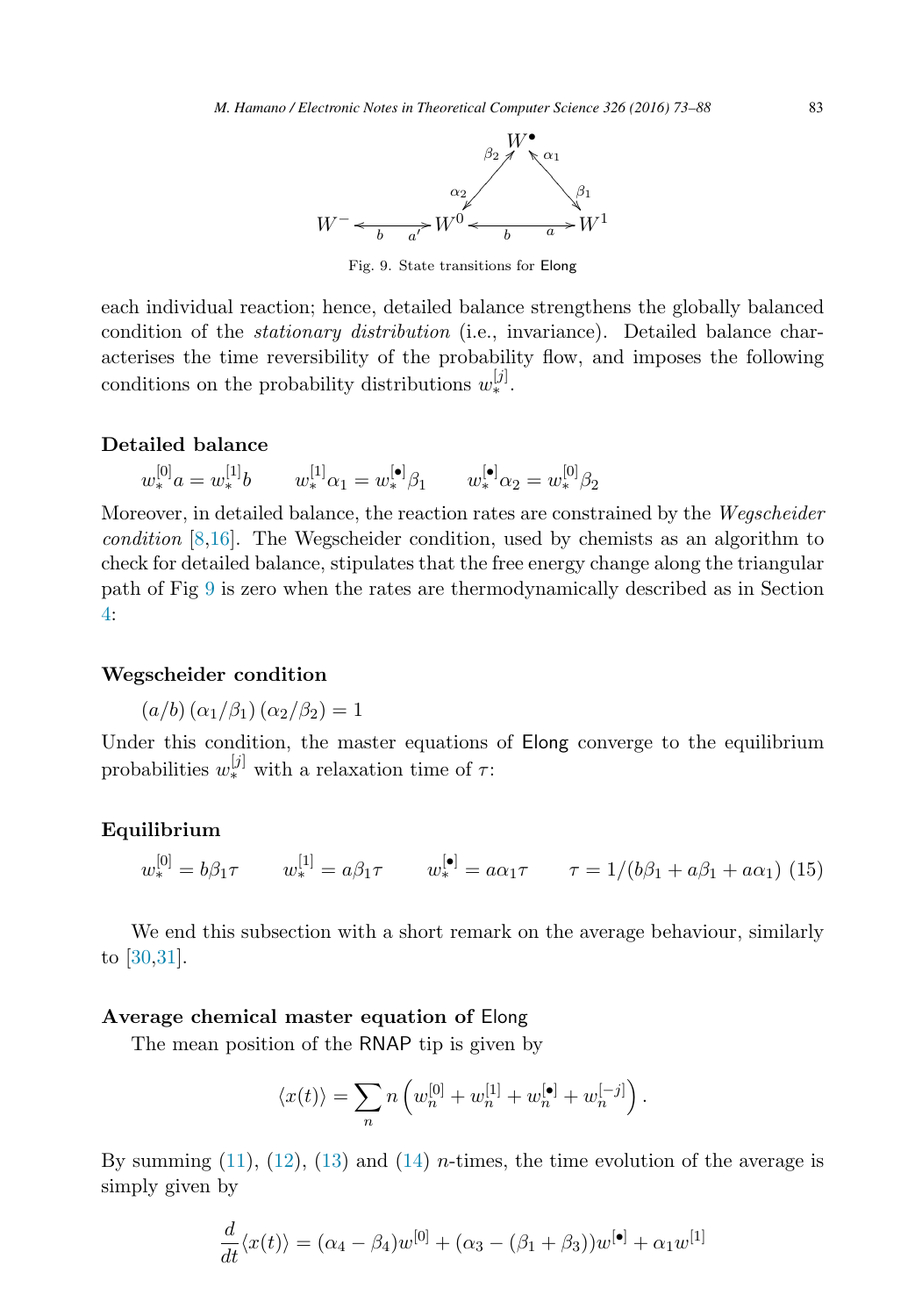# <span id="page-11-0"></span>3.2 Quasi-Steady State Approximation: From Elong Back to  $\mathsf{Elong}^{\mathbb{Z}}_{\mathbb{N}}$

In this short subsection, we accommodate the quasi-steady state approximation (QSSA) into our rule-based modelling. The QSSA, firstly employed in enzymatic kinetic modelling, is widely used in biochemical network modelling and considerably simplifies the modelling [\[16](#page-14-0)[,26\]](#page-15-0). QSSA stems from the empirical observation that the reaction intermediates are short-lived relative to the other reactants. In our QSSA, by requiring separation of time scales between the fast and slow reacting interactions, we can approximately retrieve the finest grained rules from the coarsest grained ones, conversely of the abstract rules from  $\overline{\text{Elong}}_N^{\mathbb{Z}}$  to  $\overline{\text{Elong}}$ . Hence the OSSA is adjoint to the rule abstraction of Section 3.1 between the coarsest and QSSA is adjoint to the rule abstraction of Section [3.1](#page-7-0) between the coarsest and finest grained rules.

The quasi-steady state approximation relaxes the probabilistic constraint among  $w_n^{[j]}$ 's with respect to the time scale of elongation. Assuming that polymerisation/depolymerisation is much slower than translocation; that is,  $\alpha_i, \beta_i \ll a, b$ , the two constants a and b may be omitted over the time scale of our interest  $[2,14,30]$  $[2,14,30]$ , and the observable agents can be expressed as  $W_n$ . This yields a quasi-steady state approximation of the semantics, where  $w_n$  is the probability of finding  $\mathsf{W}_n$  at time t.

#### **Quasi-steady state approximation**

For  $n \in \mathbb{N}$  and  $j \in \{0, 1, \bullet, -\}$ , we have

$$
w_n^{[j]}(t) \approx w_*^{[j]} \times w_n(t) \qquad \text{where} \quad w_n = \sum_{j \in \{1, 0, -\bullet\}} w_n^{[j]}
$$

Then, summing equations  $(4)$ ,  $(5)$ ,  $(6)$  and  $(11)$ , we obtain a simple birthdeath master equation with effective polymerisation/depolymerisation rates  $\theta_+/\theta_-$ :

$$
\frac{d}{dt}w_n(t) = \theta_+ w_{n-1} - (\theta_+ + \theta_-)w_n + \theta_- w_{n+1}
$$

in which  $\theta_+ = \alpha_4 b \beta_1 + \alpha_3 a \alpha_1 + \alpha_1 a \beta_1$  and  $\theta_- = \beta_4 b \beta_1 + \beta_3 a \alpha_1 + \beta_1 a \alpha_1$ .

Together with the equilibrium solution [\(15\)](#page-10-0) of Elong, this simple biased random walk derived from the quasi-steady state approximation provides the semantics of the finest rules  $\mathsf{Elong}^{\mathbb{Z}-1}_{\mathbb{N}}$ .

## **4 Energy and Chemical Equilibrium**

This section discusses the thermodynamical meaning of elongation. We discuss the free energy profile associated with an agent W of variant configurations binding to the active sites of TEC. At equilibrium, the probability function  $\pi$  from a set of configurations  $w_n^m$ 's is given by an energy function  $\mathcal{E}$  [\[8,9\]](#page-14-0):

(Boltzmann distribution)

$$
w_n^{[j]} = \pi(W_n^j) = \frac{1}{Z_n} \exp\left(\frac{-\mathcal{E}(W_n^j)}{k_B T}\right) \quad \text{with} \quad Z_n = \sum_j \exp\left(\frac{-\mathcal{E}(W_n^j)}{k_B T}\right) \tag{16}
$$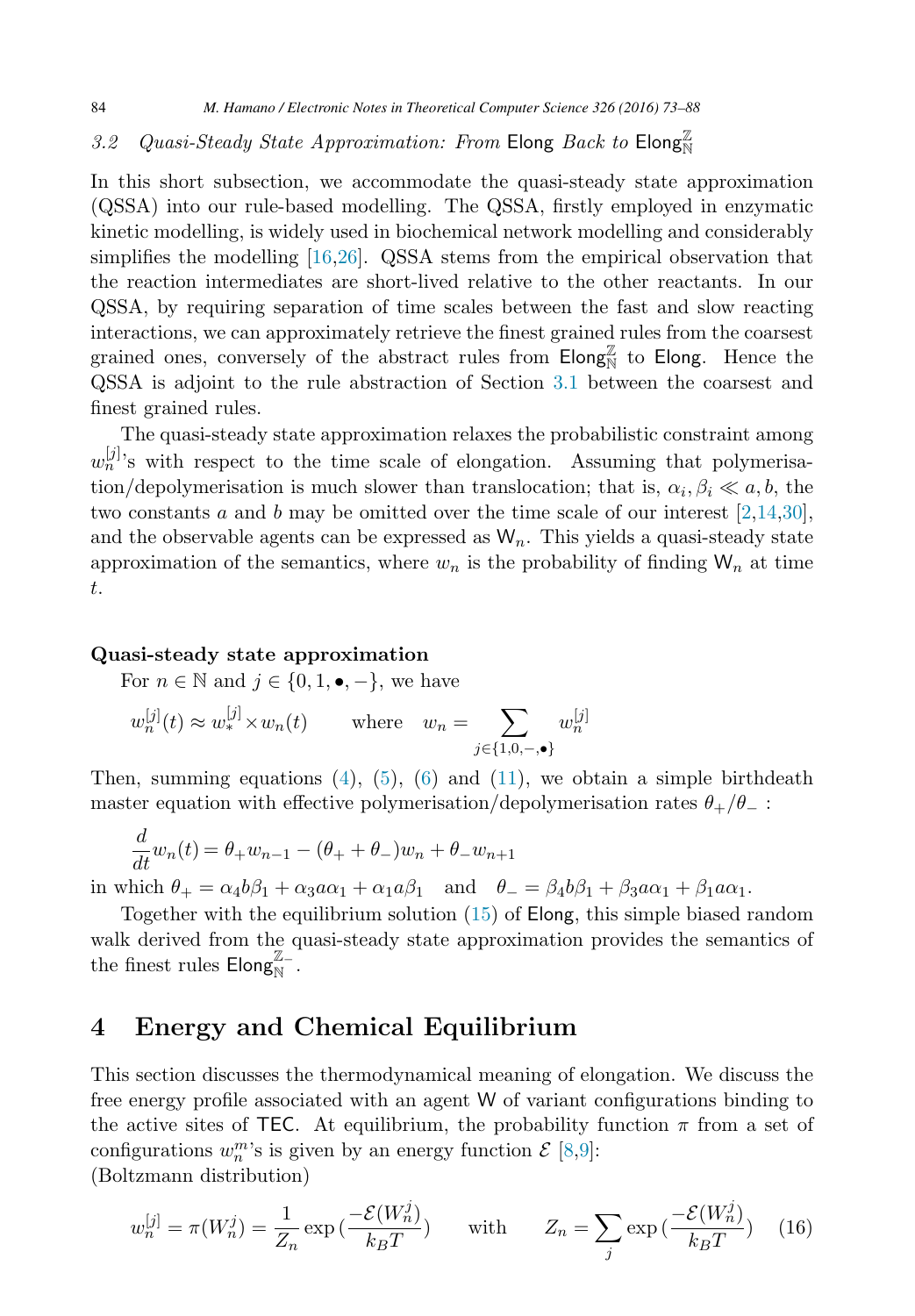where  $k_B$  is the Boltzmann constant, T is the temperature and  $Z_n$  is the partition function of the transcription length  $n$ .

#### **Back-track and forward-track pathways in chemical equilibrium**

Let us consider the translocation reaction in  $\text{Elong}_N^{\mathbb{Z}}$ . The free energy  $\mathcal{E}$  of a<br>tion is given by  $\mathcal{E} = \mathcal{E}^0 + k_B T \log Q$ , where  $\mathcal{E}^0$  is the free energy change in reaction is given by  $\mathcal{E} = \mathcal{E}^0 + k_B T \log Q$ , where  $\mathcal{E}^0$  is the free energy change in the reaction and Q is the reaction quotient, derived from the law of mass action. At equilibrium,  $\mathcal{E} = 0$ , Q equals the equilibrium constant  $K_{eq}$ ; hence we have  $\mathcal{E}^0 = -k_BT \log K_{eq}$ . That is,

$$
K_{eq} = \frac{a}{b} = \exp\left(\frac{\mathcal{E}(W_n^0) - \mathcal{E}(W_n^1)}{k_B T}\right) = \exp\left(\frac{\mathcal{E}(W_n^{i-1}) - \mathcal{E}(W_n^i)}{k_B T}\right) \tag{17}
$$

According to this equation, the equilibrium constant  $K_{eq}$  is solely determined by the free energy difference of the reaction. Note that  $(17)$  is equivalent to the detailed balance condition between the transition rates  $a$  and  $b$  at equilibrium, but involves the Boltzmann distribution.

#### **The main reaction pathway follows Michaelis-Menten kinetics**

In the presence of a competitive inhibitor, the whole horizontal pathway of  $(1)$ follows Michaelis-Menten enzyme kinetics [\[2,14\]](#page-14-0). In our agent based framework, the enzyme kinetics is directly derivable only under the probabilistic assumption of the rapid convergence of the stationary distribution. We do not require the two traditional assumptions of rapid equilibrium; namely, the Henri-MechaelisMenten assumption (or its more general quasi-steady state version, the Briggs-Haldane as-sumption [\[5\]](#page-14-0)) and the mass balance of the total concentration [\[25\]](#page-15-0).

Let  $p_1$ ,  $p_{\bullet}$  and  $p_0$  be the probabilities  $w_n^{[1]}$ ,  $w_{n+1}^{[\bullet]}$  and  $w_n^{[0]}$ , respectively. The transition matrix Q in the Kolmogorov backward equation  $p'(t) = Q p(t)$  for  $p = (p_i)_{i=1,\bullet,0}$  is then given by  $Q = \begin{pmatrix} -(q_{\bullet 1} + q_{01}) & q_{1\bullet} & q_{10} \\ q_{\bullet 1} & -q_{1\bullet} & 0 \\ q_{\bullet 1} & 0 & -q_{1\bullet} \end{pmatrix}$  $q_{\bullet 1}$   $-q_{1\bullet}$  0  $\begin{pmatrix} q_{01} & q_{10} & q_{10} \ q_{01} & -q_{10} & 0 \ q_{01} & 0 & -q_{10} \end{pmatrix}$ . Setting  $Q p(t) = 0$ , we obtain the stationary distribution, in which  $p_{\bullet}$ ,  $p_1$  and  $p_0$  are given by  $p_{\bullet} = \frac{1}{\frac{q_{1\bullet}}{q_{\bullet 1}}(1+\frac{q_{01}}{q_{10}})+1}$   $p_1 = \frac{q_{1\bullet}}{q_{\bullet 1}} p_{\bullet}$   $p_0 = \frac{q_{1\bullet}}{q_{\bullet 1}}$  $\frac{q_{01}}{q_{10}} p_{\bullet}$ The probability  $q_1$ • is associated with the unbinding rate  $k_{-2}$  of NTP from  $TEC$ , and the reverse binding NTP probability is proportional to the sub-

 $\mathsf{TEC}_{(n,post)}$ , and the reverse binding NTP probability is proportional to the substrate concentration [NTP]. Therefore, the first equation becomes

$$
p_{\bullet} = \frac{[\text{NTP}]}{\frac{k-2}{k_2}(1 + \frac{q_{01}}{q_{10}}) + [\text{NTP}]} \text{ by } q_{1\bullet} = k_{-2} \text{ and } q_{\bullet 1} = k_2[\text{NTP}]
$$

Let v denote the velocity of the formation rate of  $\text{TEC}_{(n+1,pre)}$ . v is maximized at  $v_{max} = k_{3'}[TEC_{(n,pre)}]$  and the ratio  $v/v_{max} = p_{\bullet}$ ; thus v becomes

$$
v = \frac{v_{max}[\text{NTP}]}{\frac{k_{-2}}{k_2}(1 + \frac{q_{01}}{q_{10}}) + [\text{NTP}]}
$$

This equation describes Michaelis-Menten kinetics. For the simple translocation reaction given by the ratio  $a/b$  in (17),  $\frac{q_{01}}{q_{10}}$  becomes the equilibrium constant  $K_{eq}$ .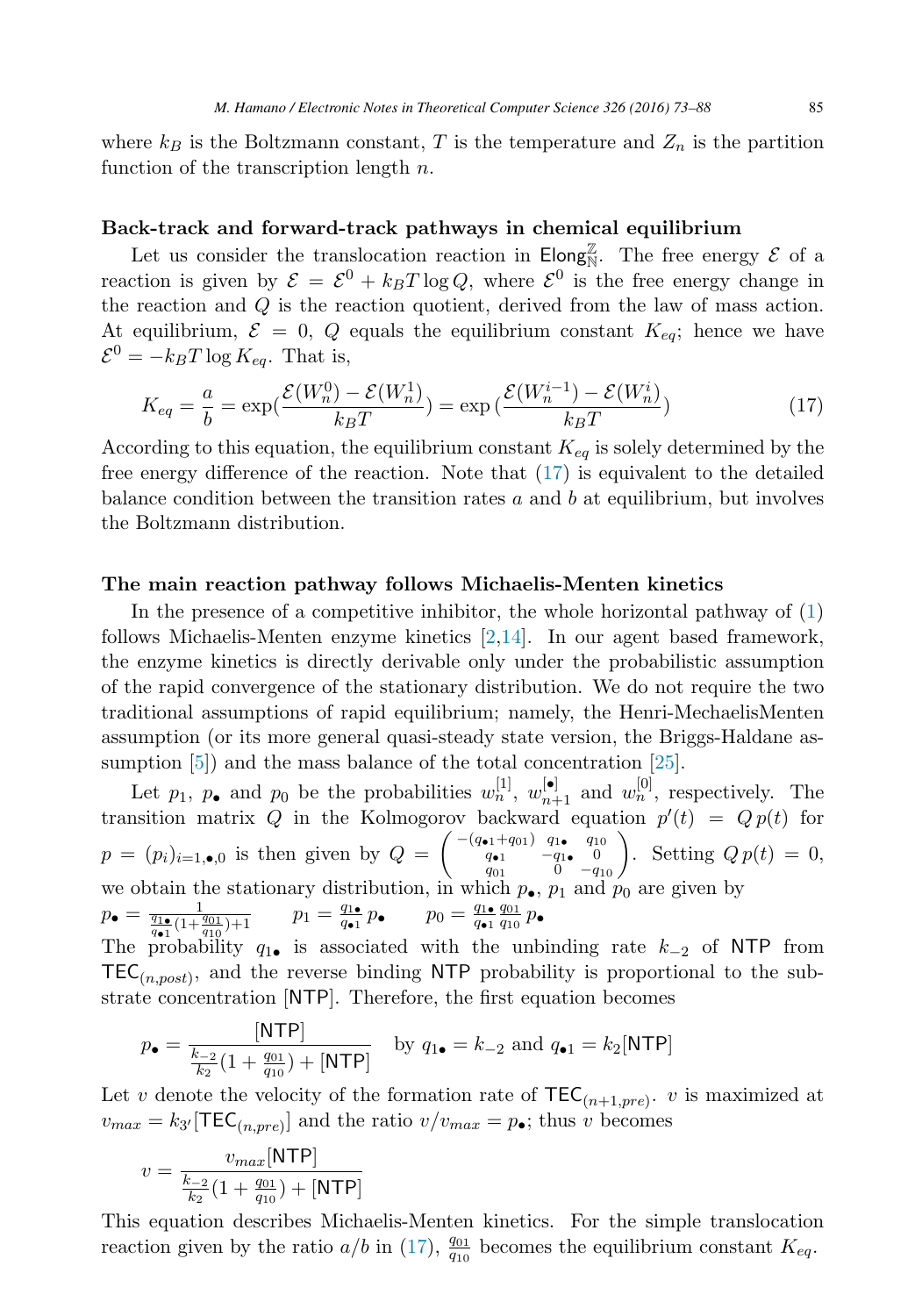Similarly, the maximum reaction velocity of the complex pathway [\(3\)](#page-6-0) becomes

$$
v = \frac{v_{max}[\text{NTP}]}{\frac{k_{-2}}{k_2} \left( \frac{1 + (k_{-i_1}/k_{i_1})}{1 + (k_{-i_2}/k_{i_2})} \right) + [\text{NTP}]},
$$

which describes the Michaelis-Menten kinetics of the complex pathway.

On the other hand, when the translocations in the back/forward track pathways are in equilibrium, the steady state elongation rate follows global Michaelis-Menten kinetics, given by:

$$
v = \frac{v_{max}[\text{NTP}]}{K_n + [\text{NTP}]} \quad \text{with} \quad K_n = \frac{k_{-2}}{k_2} \log \prod_j \frac{w_n^{[j]}}{w_n^{[0]}}
$$

where the range of j ensures that state  $W_n^j$  is accessible from state  $W_n^0$ . Note that by the energy/probability correspondence of [\(16\)](#page-11-0), the log term equals the sum of the exponential energy differences  $\sum_j \exp((\mathcal{E}(W_n^0) - \mathcal{E}(W_n^j))/k_BT)$ .

## **5 Conclusion and Future Work**

This paper presents rule-based modelling of transcription elongation, considering the stochastic interactions among the active sites of TEC. Our modelling provides a uniform insight into the syntactical (i) and semantic (ii) nature of elongation:

(i) Variations in chemical pathways arise by combinations of interacting sites on the agents. The mechano-chemical pathways are described by rules abstracted by ignoring certain sites on the agents.

(ii) Our descriptive rules yield a stochastic model of the chemical master equations, so abstractions are naturally derivable from the model. The quasi-steady state approximation is understood as the retrieval of the finest grained rules from the coarser grained ones, which supplements the model abstraction.

Finally, our rule-based modelling provides the thermodynamics of the elongation via the Boltzmann distribution, in which Michaelis-Menten kinetics is well incorporated.

In future work, we will focus on two themes:

#### **Elaborated details of the Brownian ratchet mechanism**

The rule-based modelling may be applicable to Brownian movement; in particular, it may describe the conformational details of various pawls in TEC, such as the stationary and reciprocating pawls explained in [\[4\]](#page-14-0). These conformations include the G-loop configuration that controls bending/straightening of the F-helix. As the thermodynamical counterpart, the generalized Michaelis-Menten kinetics [\[13\]](#page-14-0) needs to be examined in terms of our rule-based modelling.

#### **Generalized diffusion with drift**

Given that RNAP is a molecular motor, we will augment our rule-based description of Brownian motion with thermal drift (thermal force). In this case, the probability flux is determined by the drift plus Fickian diffusion. Therefore, in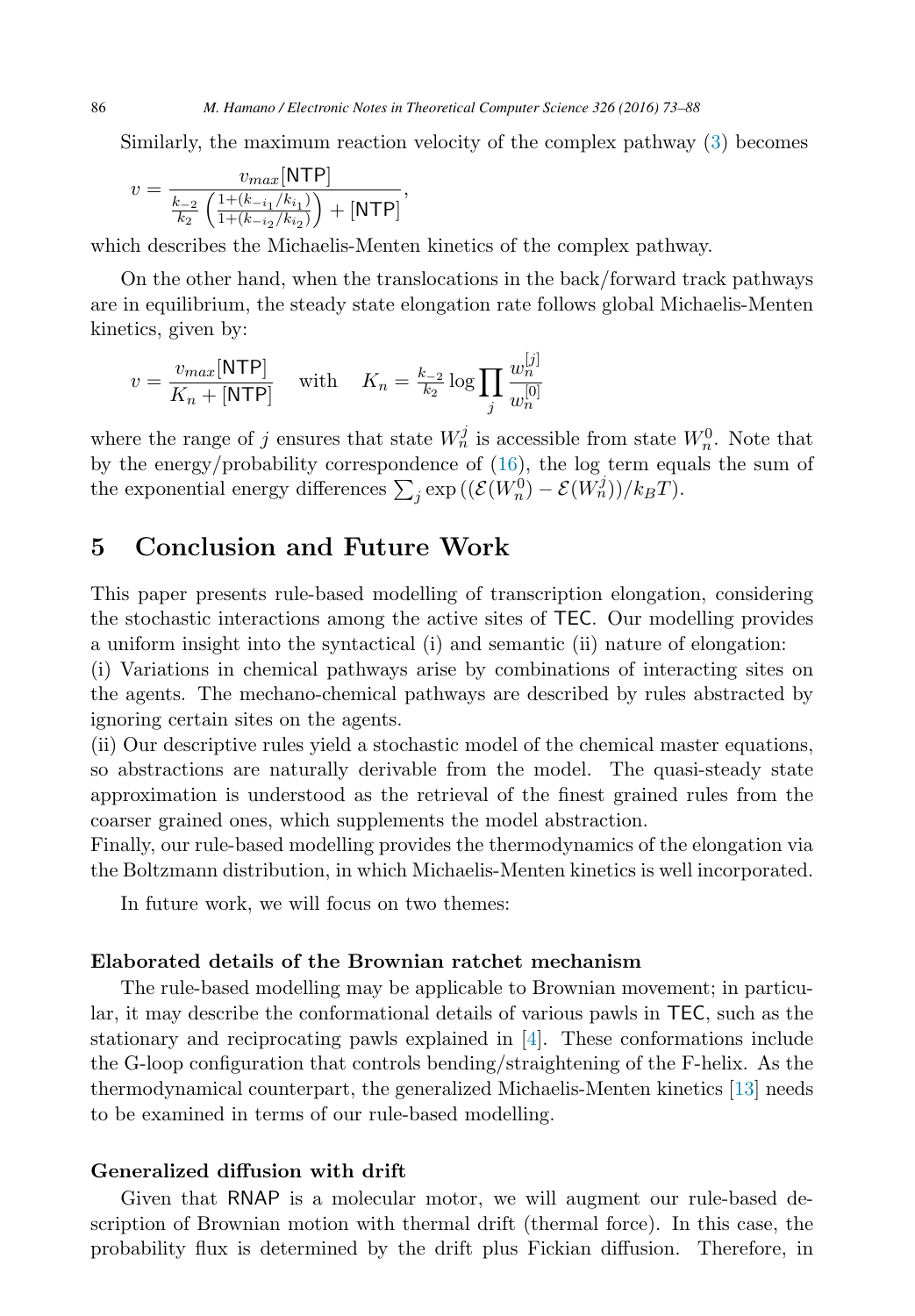<span id="page-14-0"></span>terms of  $\kappa$ , we need to express the probability flux as a Fokker-Planck equation. This theme is important because the Boltzmann distribution is an equilibrium solution of the FP equation. Our future work will provide a more energy-efficient description of elongation (accommodating the energy landscape and other terms used by chemists).

## **Acknowledgement**

The author would like thank the anonymous referees and the participants of SASB 2015 for their insightful comments and constructive suggestions.

### **References**

- [1] I.Artsimovitch, and R. Landick, Pausing by bacterial RNA polymerase is mediated by mechanistically distinct classes of signals, Proc Natl Acad Sci USA, 20, 97(13), 7090-5 (2000)
- [2] L. Bai, A. Shundrovsky, MD. Wang, Sequence-dependent kinetic model for transcription elongation by RNA polymerase, J Mol Biol. **19;344(2)**, 335-49 (2004)
- [3] L. Bai, A. Shundrovsky, and MD. Wang, Kinetic modeling of transcription elongation, In RNA polymerases as molecular motors by the Royal Society of Chemistry (2009)
- [4] G.Bar-Nahum, V.Epshtein, AE.Ruckenstein, R.Rafikov, A.Mustaev and E.Nudler, A Ratchet Mechanism of Transcription Elongation and its Control, Cell **120(28)** 183-93 (2005)
- [5] G.E. Briggs and J.B.S. Haldane, A note on the kinematics of enzyme action, Biochem J **19 (2)**: 338339. (1925)
- [6] P. R. Costa, M. L. Acencio, and N. Lemke, Cooperative RNA Polymerase Molecules Behavior on a Stochastic Sequence-Dependent Model for Transcription Elongation, PLoS One. **8(2)**, e57328. (2013)
- [7] Vincent Danos, Jérôme Feret, Walter Fontana, Russell Harmer and Jean Krivine, Rule-based modelling of cellular signalling, (CONCUR 2007), LNCS **4730**, Springer (2007)
- [8] Vincent Danos, Nicolas Oury, Equilibrium and Termination, DCM'10, EPTCS **26**, 75-84 (2010)
- [9] Vincent Danos, Nicolas Oury, Energy and Termination II: the case of Petri nets, Mathematical Structures in Computer Science **23(2)**: 290-307 (2013)
- [10] Rick Durrett, Essentials of Stochastic Processes, Springer Texts in Statistics (1999)
- [11] Jérôme Feret, Vincent Danos, Jean Krivine, Russ Harmer and Walter Fontana, *Internal coarse-graining* of molecular systems, Proc. Natl. Acad. Sci. USA, **106**(16) 6453-6458 (2009)
- [12] J. Gelles, R. Landick, RNA polymerase as a molecular motor, Cell **93.1** 13-6 (1998)
- [13] A.N. Gorban and M. Shahzad, The Michaelis-Menten-Stueckelberg Theorem, Entropy, **13** 966-1019 (2011)
- [14] R. Guajardo, R. Sousa, A model for the mechanism of polymerase translocation, J Mol Biol. **10;265(1)**, 8-19 (1997)
- [15] Masahiro Hamano, Sustainability of RNA-interference in Rule-Based Modelling, In Proc. of the Third International Workshop on Static Analysis and Systems Biology (SASB 2012) Electronic Notes in Theoretical Computer Science **313**, 6577 (2015)
- [16] R. Heinrich, S. Schuster, The Regulation of Cellular Systems, Chapman Hall, (1996)
- [17] Frank Julicher and Robijn Bruinsma, Motion of RNA Polymerase along DNA: A Stochastic Model, Biophysical Journal **74** 11691185 (1998)